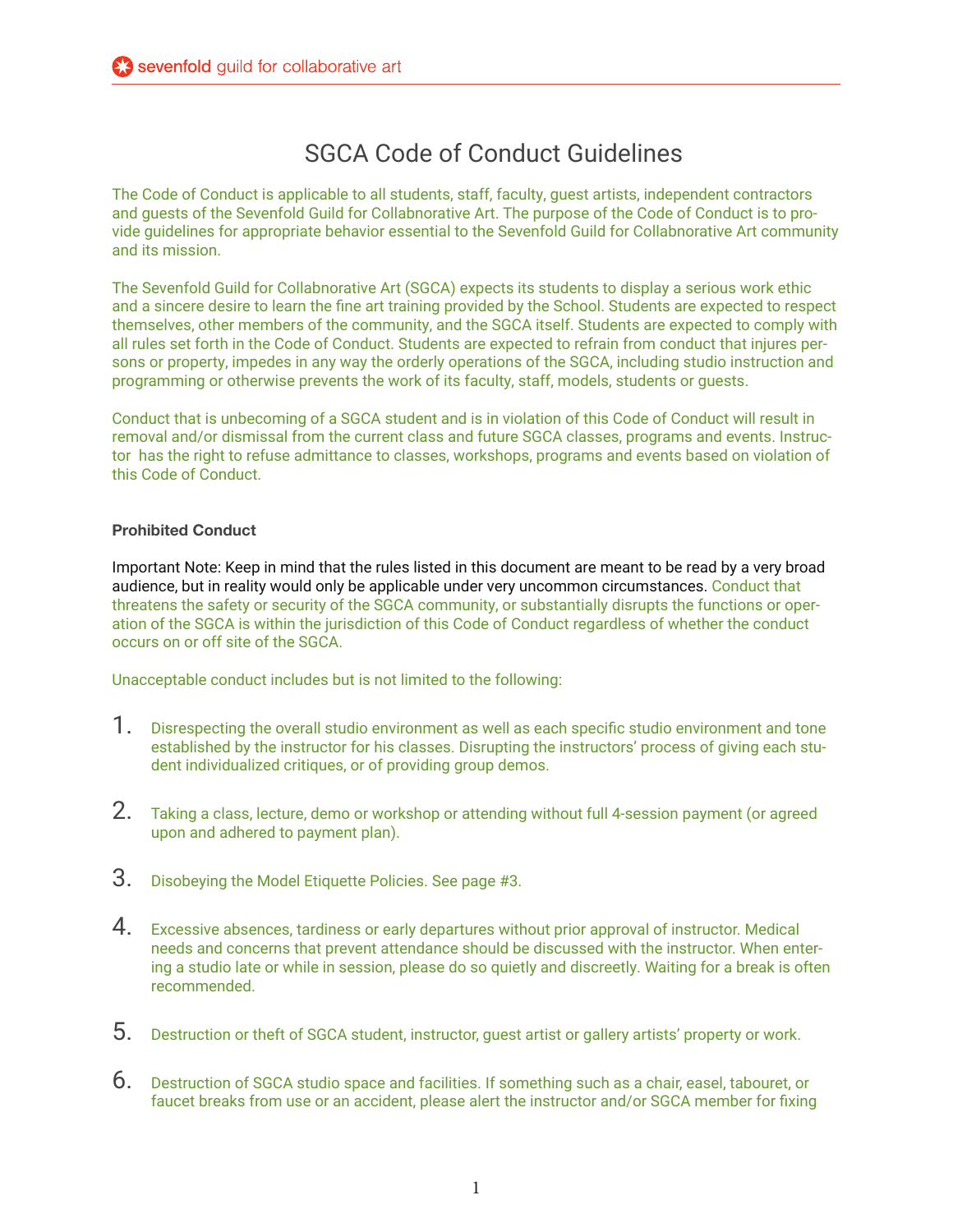and/or disposal.

- 7. Failure to keep studio, workspace and common areas tidy. Students should pick up after themselves and leave the studio space ready for the next class, artists, and guests.
- 8. Failure to comply with the posted building/studio hours. Please be cleaned up in advance of closing times and respectful of closing staff.
- 9. Taking photographs and/or the recording of instructors and artists at work or artist's work without their permission.
- 10. Conduct reflecting discredit on the professional ethical standards of SGCA.
- $11.$  Harassment of any kind including, but not limited to, threats and sexual harassment to any member of the community and their guests.
- 12. Physical abuse on or off SGCA property of the person or property of any member of the community.
- $13.$  Possession or usage of dangerous chemicals on SGCA property or at an SGCA event onsite or elsewhere.
- 14. Abusive behavior including the use of profanity directed toward Roost staff, instructor, students, models, guests or visitors.
- 15. Obscene, lewd, or indecent behavior at SGCA or a sponsored function.
- $16.$  No smoking or drug use is permitted inside SSA premises. Working under the influence of illegal substances is not permitted.
- 17. Disruption of the SSA educational process, Roost administrative process, or other sponsored event.
- $18.$  Refusal to follow instructions given by SGCA personnel that results or may result in bodily harm to oneself, other students, faculty or staff; including but not limited to emergency evacuation and requests to disassemble and vacate premises.
- 19. Violation of any published SGCA rules and regulations now or later in effect.
- 20. Sexual violence and misconduct. SGCA prohibits any form of sexual violence, among students. Sexual violence includes domestic violence, stalking incidents, or any forms of sexual assault or sexual misconduct. All incidents must be reported to SGCA Administration. Possible sanctions for sexual abuse or violence may include but not be limited to dismissal from SGCA.
- $21.$  Discrimination or harassment based on race, gender and/or gender identity or expression, color, creed, religion, age, national origin, ethnicity, disability, veteran or military status, sex, sexual orientation, pregnancy, genetic information, marital status or citizenship status.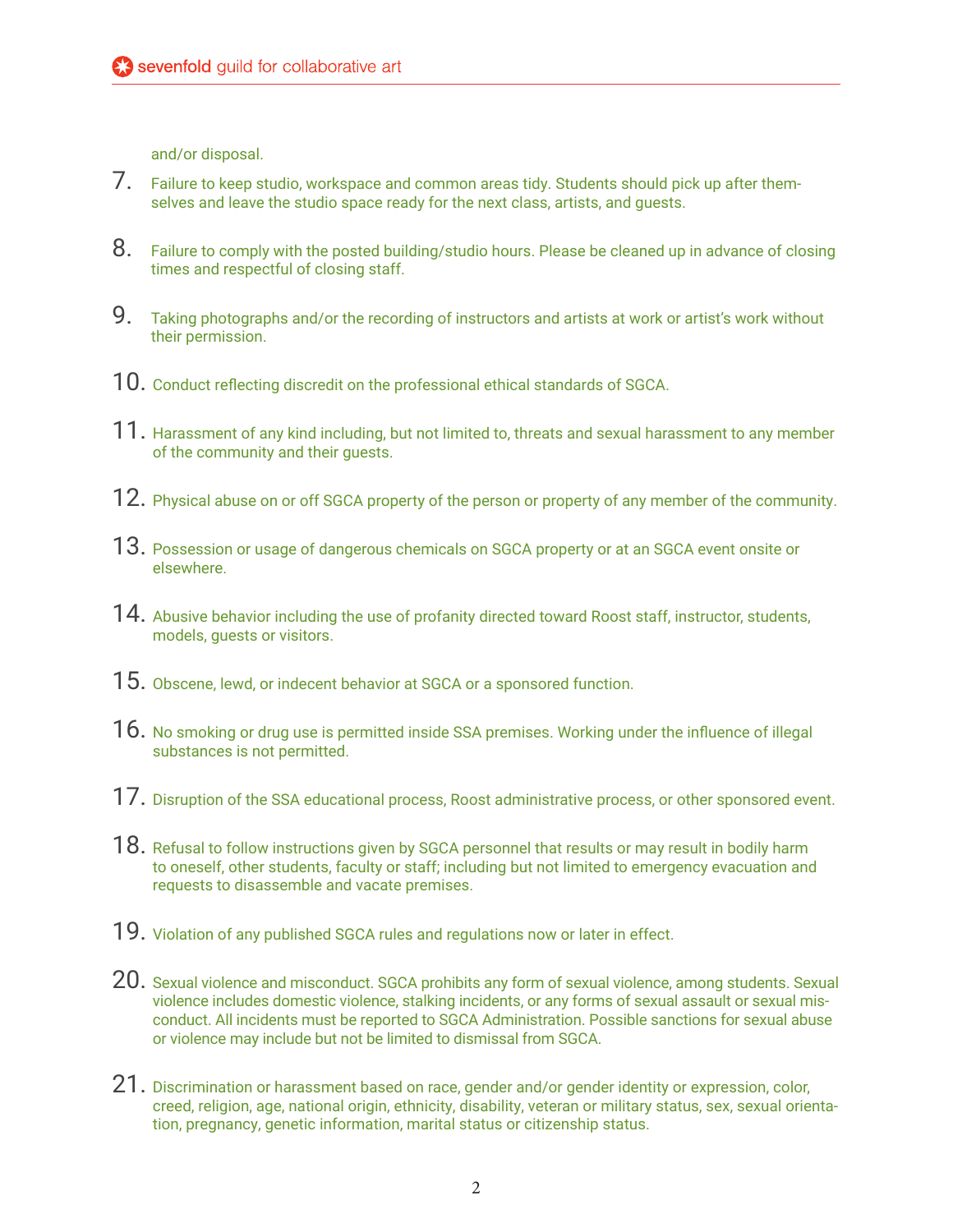## **Model Etiquette:**

Models are valued members of our community, some feel like family. No matter how experienced a model is, they all deserve our respect.

- 1. Only the class instructor should give the model corrections to a pose.
- 2. Do not speak negatively or behave inappropriately (including loud sighing, frustrated gestures) about a model in the studios and/or other SGCA spaces, even if you think the model is not in the room/building. We have very few spaces with walls and doors in our studios and sound carries. If models hear negative comments about another model, it can reflect poorly on all of us and that model may think he/she is also spoken about negatively. etc.
- $3.$  If there is an issue you feel needs to be addressed about a model, please discuss it with the instructor, privately. We will look into the issue and address it appropriately.
- 4. If you notice negative comments about a model getting posted on our social media accounts, please alert us immediately so we can take action/delete the comments. We try, but we can't always monitor it as closely as we'd like. Please also monitor your own accounts.
- 5. Unless you are a member of the SGCA faculty do not ask models directly for their personal contact information. It can put them on the spot. If a model has indicated they are open to sharing their information, please have the instructor contact the model to double check if it's ok and, if so, then they will provide the model with your information. Do not ask the instructor in front of the model.
- 6. Taking pictures while a model is posing nude or clothed on the stand is prohibited. If you wish to take a photo of your own work in process, wait until a break. Refrain from taking photos that can distract the class. The only exceptions are SGCA Staff taking pictures for publicity with the model and classes' consent with nudity blocked from the frame, and if a model requests a photo for the model's portfolio taken with their own camera.

## **Definitions and Description of Key Terms**

"SGCA" means the Sevenfold Guild for Collaborative Art.

"Threat" means intent to do harm either verbally or physically, actual or implied "Defacing," means to disfigure or mar.

"Obstruction" means to block, pile debris, close off or cause hazard.

"Vehicle" means any student, faculty, staff, guest owned or rented bus, van, car, or courier. "Dangerous Chemicals" include acids, gasoline, and any other flammable materials not issued by or sanctioned by the SGCA for studio instruction and work.

"Drugs" include non-prescription medication, street narcotics, marijuana and inhalants.